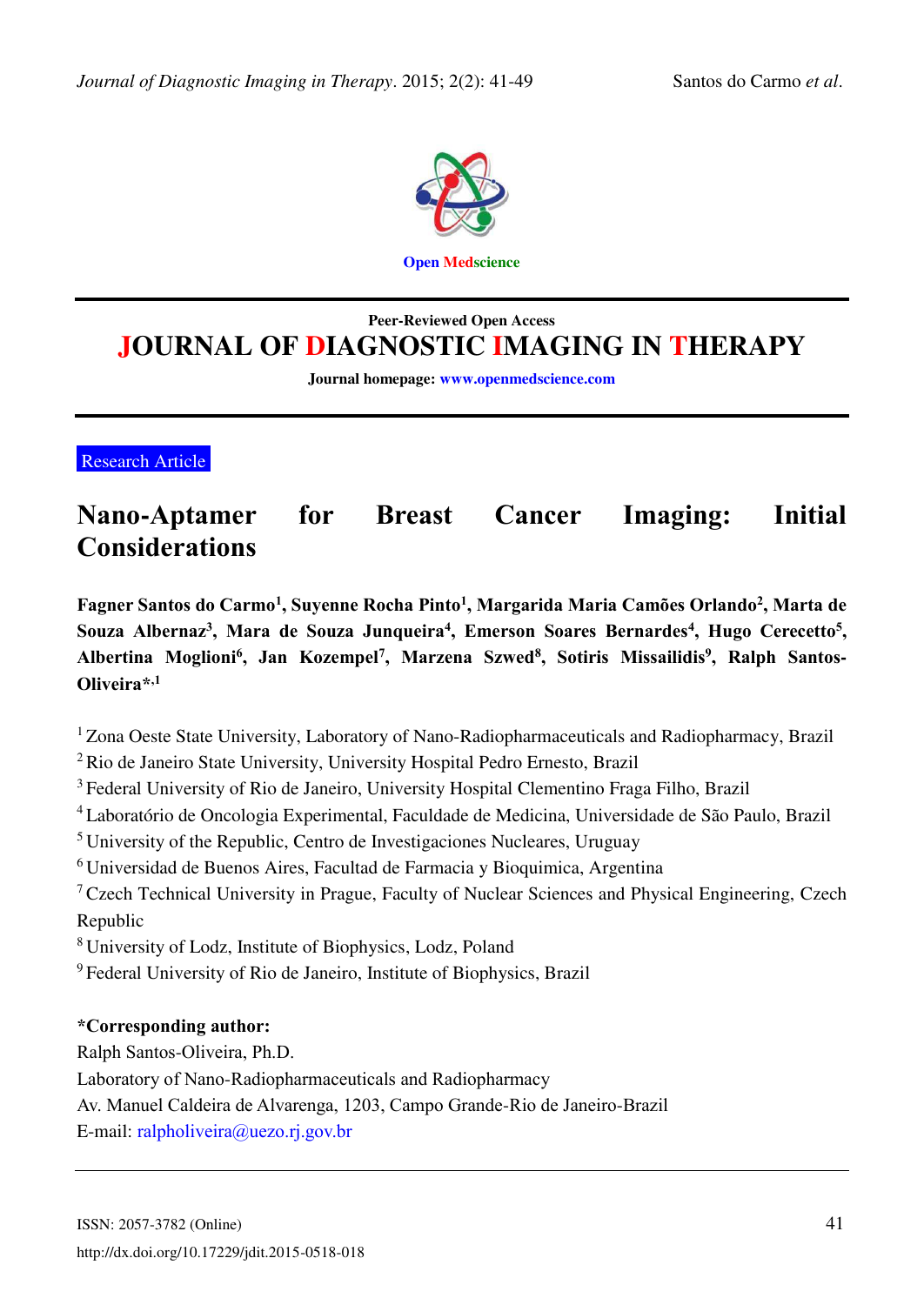### **Abstract**

The application of aptamers especially in the use of drug delivery systems (DDSs) has the potential to develop *in vivo* nanoparticles for theranosis (therapy+diagnosis). With the advent of medical imaging and radiotherapeutics, this area of research developing the next era of radiopharmaceuticals is both attractive and promising. Overall, nano-radiopharmaceuticals have the potential to solve several problems regarding the *in vivo* stability of aptamers. This paper discusses a study in the development and proof-of-concept of nano-aptamers and supporting its use as a nano-radiopharmaceutical for the treatment of breast cancer and other potentially related disease states.

**Keywords**: radiopharmacy; radiopharmaceuticals; cancer; oncology; drug delivery systems; nanoaptamer

### **1. Introduction**

In general, the main principle of a drug delivery system (DDS) is the ability of the carrier for a tumour to recognize the tumour part of the DDS. The conjugate acting as a pro-drug should be non-toxic and stable in the systemic circulation. As soon as the conjugate is internalized into the tumour cell, the DDS must quickly release the cytotoxic drug to be effective. Similarly, the radiopharmaceutical linked to the tumour cell must be given adequate time for the DDS to emit the radiation dose and image the tumour cells [\[1](#page-7-0)-[3\]](#page-7-1).

It is essential that the DDS must be able to differentiate between healthy and abnormal tissue types and crucial that the DDS recognizes the morphological and physiological states of healthy and diseased tissue types. Therefore the mechanism of tumour tissue can be used to enter the tumour site. Tumour site tissue proliferates rapidly and consequently leads to the formation of the newly defective vasculature. The DDS carriers allow large molecules and lipids to penetrate more effectively into the extravascular space. Conversely, lymphatic drainage is poor and therefore large molecules and lipids will not be able to escape easily from the tumour site. This effect is known as enhanced permeability and retention (EPR). The accumulation of macromolecules, including plasma proteins, does not require a specific receptor. Therefore, the mechanism of EPR probably acts as a passive transport system within the cells [\[1](#page-7-0)-[3\]](#page-7-1).

The main physiological characteristic of tumour cells is a high metabolic rate causing hypoxia. Anaerobic metabolism is induced resulting in the formation of lactate, which lowers intracellular pH [\[3](#page-7-1)-[4\]](#page-7-2). For this reason, several DDSs/carriers are designed to release the drug at an acidic pH. Moreover, with its rapid growth, tumours require various nutrients and vitamins in order to overexpress a variety of tumour-specific receptors that are potential targets for DDSs radiopharmaceuticals. Therefore, various molecules can be conjugated to DDSs/carriers to serve as drivers for the tumour. These include monoclonal antibodies, polyunsaturated fatty acids, folic acid, hyaluronic acid, oligopeptides and aptamers [\[4](#page-7-2)-[7\]](#page-7-3).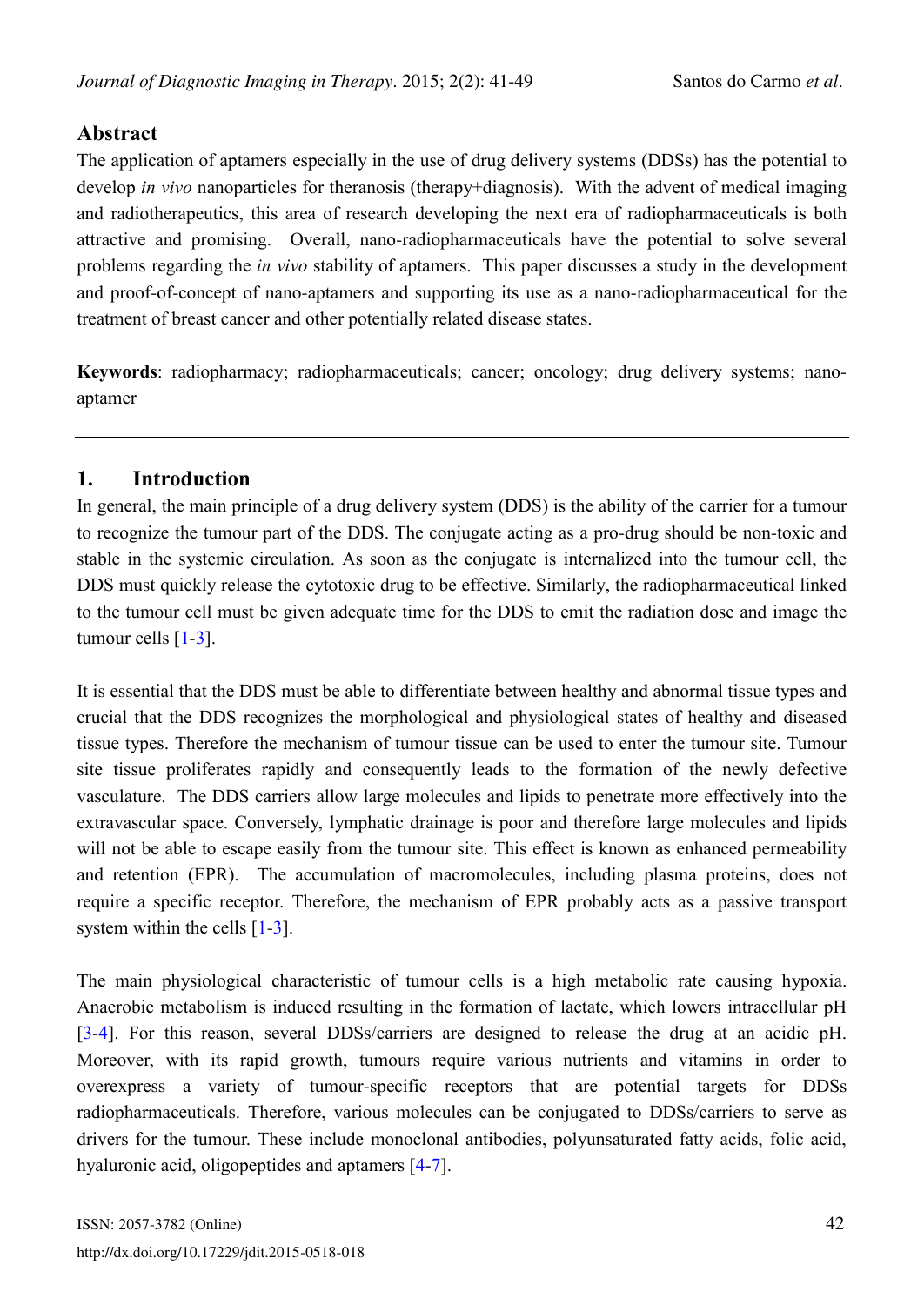The foremost limitation concerning aptamer technology regards *in vivo* theranosis. The use of which has been susceptible to degradation by endo- and exonucleases and their pharmacokinetic properties [\[8\]](#page-7-4). In this respect, incorporating the aptamer into polymeric nano-particles is expected to provide increased stability and protection from nuclease degradation. In addition, the pharmacokinetic profile and cell internalization properties are improved and developed and tested in this current study [\[8,](#page-7-4)[9\]](#page-7-5).

The aptamers used in this study have been well-characterized against the tumour marker MUC1. These aptamers, directed against the protein core of MUC1 and the glycosylated form of the protein including the Tn antigen, are produced by the group of Missailidis in the UK. Furthermore, they are proving to be valuable reagents in diagnostic imaging and photodynamic therapy [\[9\]](#page-7-5) against several breast cancer models.

Significantly, these aptamers were utilized further in several studies to demonstrate their incorporation into polymeric nanoparticles. Furthermore, this opens up the possibility for future study in developing cancer models [\[5](#page-7-6)[,10](#page-7-7)-[19\]](#page-8-0).

# **2. Methodology**

### *2.1 Nanoparticles*

The PLA/aptamer nanoparticles have been prepared according to the technique of single-dye-doped silica nanoparticles. These nanoparticles were obtained by using 1 mL of the aqueous solution formed by 1% PVA with 5 mg of aptamer (anti-MUC-1). This matrix was allowed to drip into a cold solution containing 120 mg of PLA dissolved in 2 ml of dichloromethane, then sonicated for 2 min to form an emulsion (water in oil, W/O). The resultant emulsion was then evaporated under reduced pressure at a temperature of 35 °C to eliminate the residual solvent. Subsequently, the nanoparticles were centrifuged (7000 rpm) and washed with distilled water.

### *2.2 Labelling with 99mTc-Nano-Radiopharmaceuticals*

The process of labelling PLA/aptamer was by the direct method using the radionuclide  $99m$ Tc as described in [\[20](#page-8-1)-[22\]](#page-8-2).

# **3. In vivo analysis**

### *3.1 Tumour xenograft models*

Female Balb/c nude mice at 8-9 weeks of age were inoculated subcutaneously with 100 μL of cell suspension MDA-MB-231 ( $1 \times 10^6$  cells), in the right flank. Tumour growth was monitored twice each week, by measuring the tumour size using calipers.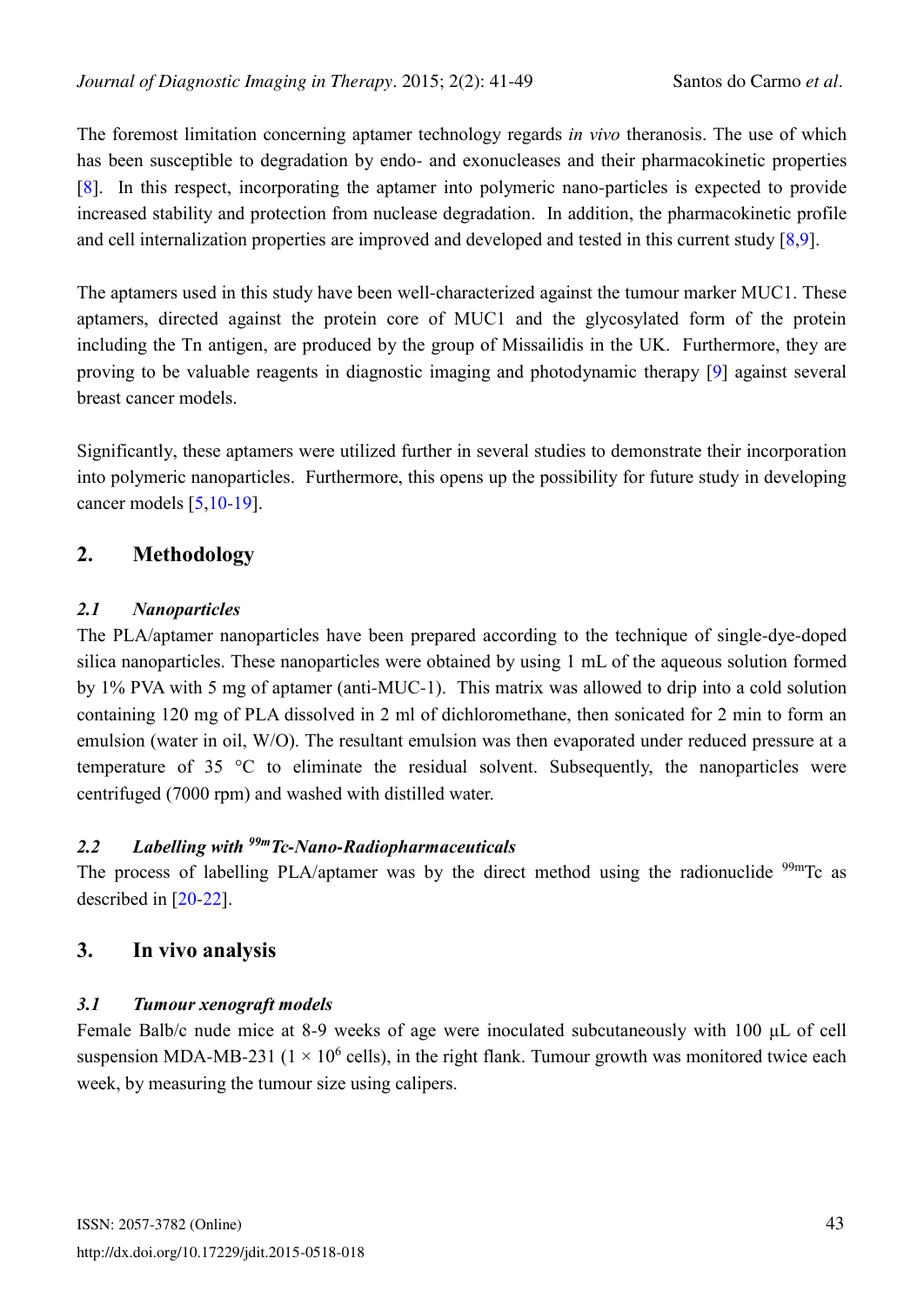### *3.2 Biodistribution*

The biodistribution studies were completed by utilizing a single nude mouse. The Institutional Review Board and the Animal Ethics Committee approved the study protocol. The labelled samples, approximately 3.7 MBq/0.3 mL were intraocularly administered into the mice. The counts were acquired at a 5 min interval, in a 15% window, centred at 140 keV.

# **4. Cytotoxicity**

### *4.1 Cell cultures*

The cell lines MCF-7 (human breast adenocarcinoma non-expressed estrogen receptors) and MDA-MB 231 (human breast adenocarcinoma expressed estrogen receptors), were grown in monolayer in the presence of Dulbecco's Modified Eagle Medium (DMEM). This medium contained glucose (4.5 g/L) and supplemented with 10% heat-inactivated fetal bovine serum, 1 mM of *L*-glutamine and 1 mM of sodium pyruvate.

The Neuro-2a and SKOV-3 cells were cultured in monolayer using the RPMI 1640 medium, containing 10% heat-inactivated fetal bovine serum. These cells were kept in a water saturated incubator at 37  $\degree$ C with an atmosphere containing 5% CO<sub>2</sub> and maintained in the exponential growth phase by routine subculturing every 2-3 days. These cells were monitored periodically to ensure they were mycoplasma free.

#### *4.2 Cell cytotoxicity assay*

The cytotoxicity of EDTMP, aptamer and PLA nanoparticles on human tumour cells were measured using 96-well plates by an MTT [1-(4,5-dimethylthiazol-2-yl)-3,5-diphenylformazan, thiazolyl blue formazan] colorimetric assay.

This method which is based on the cleavage of MTT by metabolically active cells. For this purpose, 10<sup>4</sup> cells were seeded in each well in 0.1 mL of culture medium. In the next step 0.05 mL of EDTMP, PLA and aptamer nanoparticles of different concentrations were added to the appropriate wells. The above cells were incubated with drugs for 72 h. At the end of incubation, 50 μL MTT at a final concentration of 0.05 mg/mL HBSS (140 mM NaCl, 5 mM KCl, 0.8 mM  $MgCl_2$ , 1.8 mM CaCl<sub>2</sub>, 1 mM Na2HPO4, 10 mM HEPES, and 1% glucose) were added to each well and the microplates were incubated for 4 h. Subsequently, the formazan crystals were dissolved in DMSO (dimethyl sulfoxide), and plates were mechanically agitated for 1 min. An absorbance wavelength at 580 nm was measured by using a microplate reader [\(Awareness Technology Inc., USA\)](http://www.awaretech.com/).

### *4.3 Statistical analysis*

This experimental data was obtained by the mean of standard deviation  $(± S.D.)$ . The analysis of variance (ANOVA) was completed with the aid of a Tukey post hoc test which is utilised for multiple comparisons. All statistics were obtained by using the STATISTICA program [\(StatSoft, Tulsa, OK,](http://www.statsoft.com/)  [USA\)](http://www.statsoft.com/) where a resultant  $p$  value of  $\leq 0.05$  was considered significant.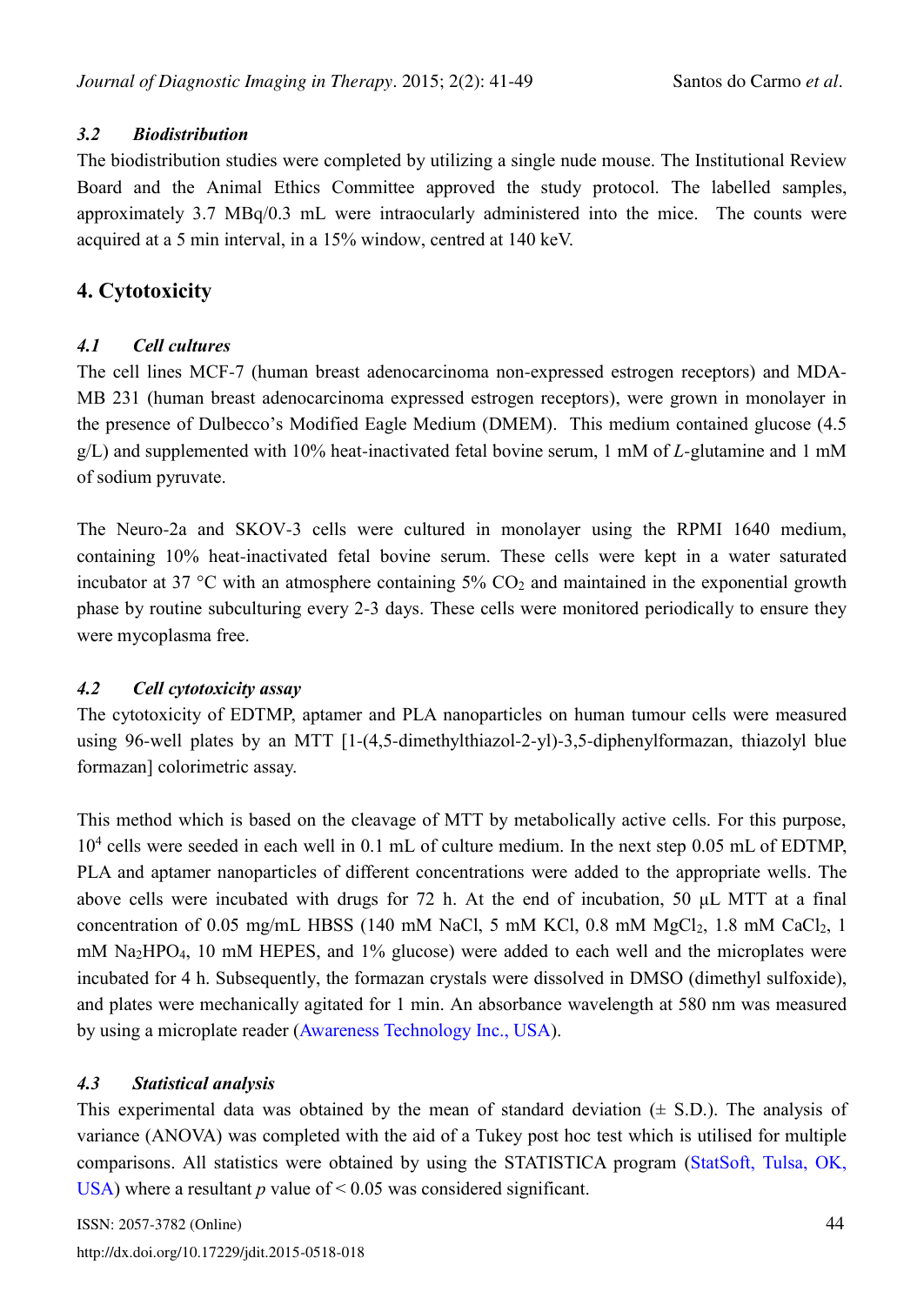### **5. Results and discussion**

Many cancer treatments involve the traditional approach of using chemotherapy and radiotherapy. The major disadvantage of these therapies is due to the toxic damage to the surrounding healthy tissue. To limit the damage to these cells, we have developed an experimental 'personalized' approach to the treatment of breast cancer. This targeted approach using nano-based drug delivery systems (DDSs) offers a possible alternative to the use of monoclonal antibody-based drugs such as antibody-drug conjugates (ADCs) and radionuclide-antibody conjugates (RACs). The advantage of using nanoparticles is the possibility of fewer side-effects owing to immunogenicity and the reduced cost of the commercial production of designer antibodies. These studies have shown several advantages of using aptamer technology over antibody therapies and the nano-aptamer demonstrated a size of between 100- 200 nm and was spherical in shape [\(Figure 1\)](#page-4-0). This nano-aptamer size is particularly favourable for medical application because it allows the usage of several imaging modalities such as SPECT and CT imaging.



**Figure 1.** Nano-aptamer with a size variation between 100-200 nm.

#### <span id="page-4-0"></span>*5.1 Cytotoxicity*

To determine the survival of both normal and cancer cells after nano-aptamer treatment, we utilised the spectrophotometric method, in conjunction with XTT. The graphs below [\(Figure 2\)](#page-5-0) show the comparison of the nanoparticle towards various cell types. In the case of MDA-MB 231 and MCF-7, it was noticed that the nano-aptamer at a dose of 500 μg/mL decreased cell survival to 80%. However, the aim of this study is to demonstrate that the nano-aptamer is capable of killing tumour cells our data also supports the migration of the nanoparticle to the particular site of the tumour. These observations were confirmed by scintigraphic imaging.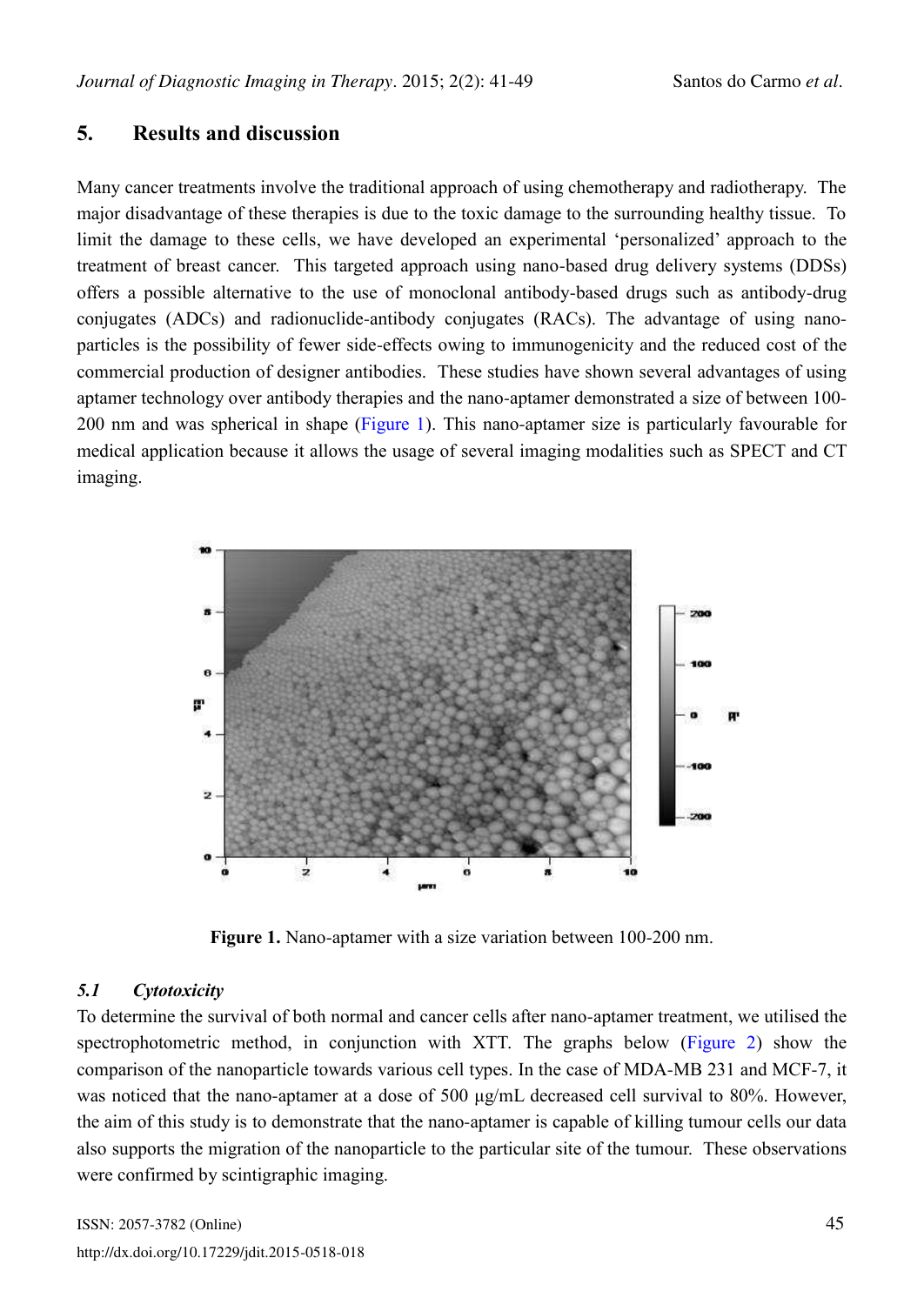



<span id="page-5-0"></span>**Figure 2.** The effect of aptamer nanoparticles on the survival of A549, MCF-7, MDA-MB 231, Neuro-2a and SKOV-3 cells. The cells in RPMI/DMEM underwent treatment with various concentrations of nanoparticles for 72 h. The survival rate was estimated using the MTT assay with measured values (mean  $\pm$  SD; n  $\geq$  3). These were calculated as a percentage of those obtained from the untreated control ( ${}^*p$  < 0.05).

#### *5.2 Biodistribution*

[Figure 3](#page-6-0) indicates the onset of the nanoparticles biodistribution to breast cancer; this is located on the flank of the animal and invisible to the migration site. Although all the necessary precautions were taken regarding the welfare of the mice, a number of them eventually died during the imaging process. This unfortunate limitation was resultant in hampering the imaging process.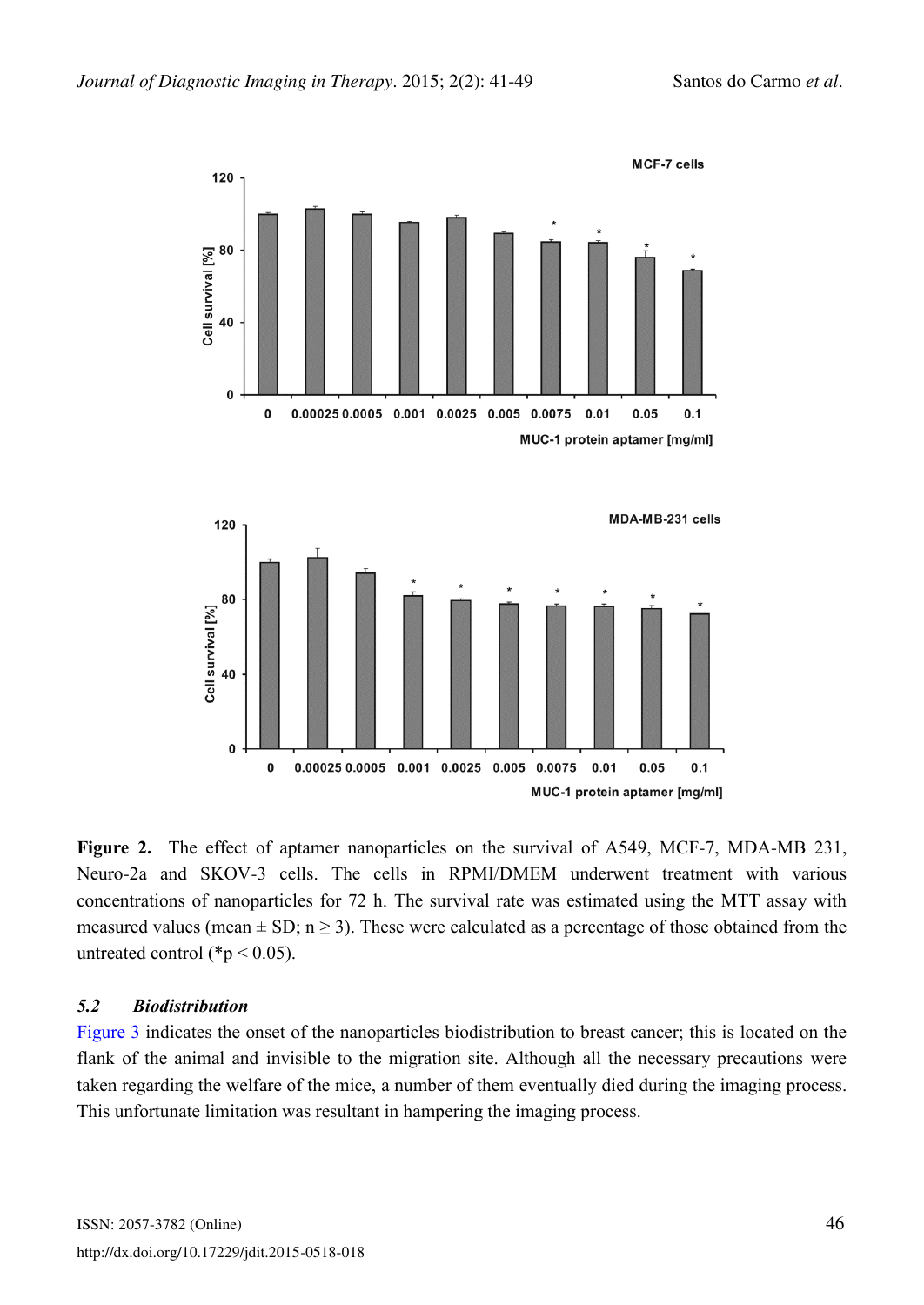

**Figure 3**. Scintigraphy of nano-aptamers in the breast cancer animal model.

<span id="page-6-0"></span>The methodology to obtain nano-aptamers does appear to be quite attractive. The usage of aptamers as nanoparticles is promising, as one of the major problems related to aptamers is the rapid efficacy-loss due to the tumour microenvironment, especially the pH. The aptamers seem not to exist encapsulated and therefore long-circulating aptamers were present.

# **6. Conclusion**

In this study, we have demonstrated the application of an aptamer nanoparticle to image breast tumours in mice. Furthermore, it is important to realize that the encapsulation of the aptamer does not interfere with the position of the tumour site. In the future, this opens new possibilities for the design and development of innovative nano-radiopharmaceuticals for diagnostic imaging and treatment plans.

# **Conflicts of Interest**

The authors report no conflicts of interest.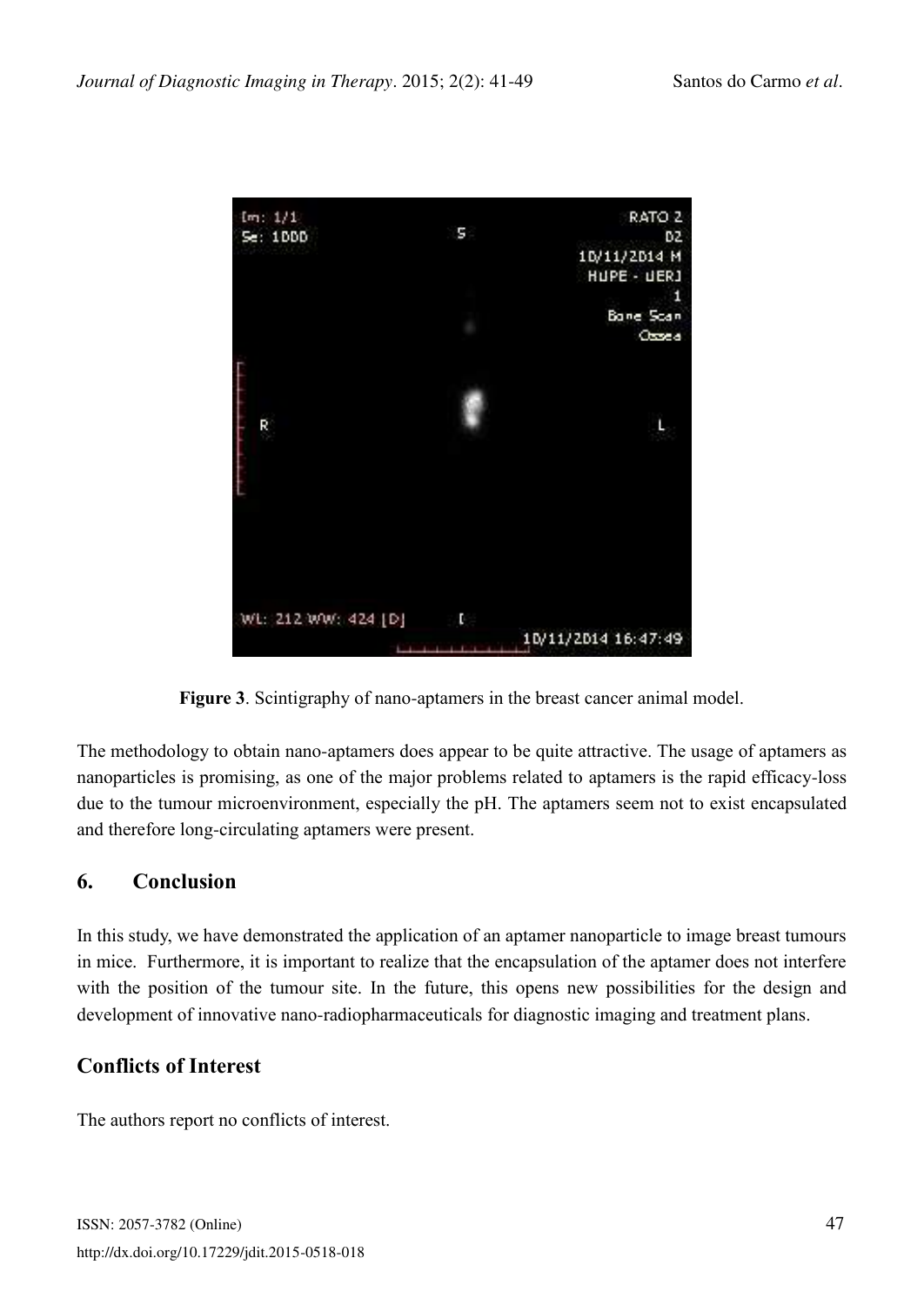#### **References**

#### **Key References:** [1,](#page-7-0) [2,](#page-7-8) [11,](#page-7-9) [13,](#page-7-10) [21](#page-8-3)

- <span id="page-7-0"></span>[1] Itakura S, Hama S, Ohgita T, Kogure K. Development of nanoparticles incorporating a novel liposomal membrane destabilization peptide for efficient release of cargos into cancer cells. *PLoS One*. 2014; 9(10): e111181. [\[CrossRef\]](http://dx.doi.org/10.1371/journal.pone.0111181) [\[PubMed Abstract\]](http://www.ncbi.nlm.nih.gov/pubmed/25343714)
- <span id="page-7-8"></span>[2] Makino A, Kimura S. Solid tumor-targeting theranostic polymer nanoparticle in nuclear medicinal fields. *ScientificWorldJournal*. 2014; 2014: 424513. [\[CrossRef\]](http://dx.doi.org/10.1155/2014/424513) [\[PubMed Abstract\]](http://www.ncbi.nlm.nih.gov/pubmed/25379530)
- <span id="page-7-1"></span>[3] Sakurai Y, Kajimoto K, Hatakeyama H, Harashima H. Advances in an active and passive targeting to tumor and adipose tissues. *Expert Opin Drug Deliv*. 2015; 12(1): 41-52. [\[CrossRef\]](http://dx.doi.org/10.1517/17425247.2015.955847) [\[PubMed Abstract\]](http://www.ncbi.nlm.nih.gov/pubmed/25376864)
- <span id="page-7-2"></span>[4] Kong RM, Ding L, Wang Z, You J, Qu F. A novel aptamer-functionalized MoS2 nanosheet fluorescent biosensor for sensitive detection of prostate specific antigen. *Anal Bioanal Chem.* 2015; 407(2): 369-377. [\[CrossRef\]](http://dx.doi.org/10.1007/s00216-014-8267-9) [\[PubMed Abstract\]](http://www.ncbi.nlm.nih.gov/pubmed/25366976)
- <span id="page-7-6"></span>[5] de Franciscis V. A theranostic "SMART" aptamer for targeted therapy of prostate cancer. *Mol Ther.* 2014; 22(11):1886-1888. [\[CrossRef\]](http://dx.doi.org/10.1038/mt.2014.190) [\[PubMed Abstract\]](http://www.ncbi.nlm.nih.gov/pubmed/?term=Mol+Ther.+2014%3B+22(11)%3A1886-1888.)
- [6] Le TT, Adamiak B, Benton DJ, et al. Aptamer-based biosensors for the rapid visual detection of flu viruses. *Chem Commun (Camb).* 2014; 50(98): 15533-15536. [\[CrossRef\]](http://dx.doi.org/10.1039/C4CC07888H) [\[PubMed Abstract\]](http://www.ncbi.nlm.nih.gov/pubmed/25354585)
- <span id="page-7-3"></span>[7] Sá LT, Pessoa C, Meira AS, da Silva MI, Missailidis S, Santos-Oliveira R. Development of nanoaptamers using a mesoporous silica model labeled with (99m)tc for cancer targeting. *Oncology*. 2012; 82(4): 213-217. [\[Reference Source\]](http://www.karger.com/Article/Abstract/337226) [\[PubMed Abstract\]](http://www.ncbi.nlm.nih.gov/pubmed/22508189)
- <span id="page-7-4"></span>[8] Ara MN, Matsuda T, Hyodo M, et al. Construction of an aptamer modified liposomal system targeted to tumour endothelial cells. *Biol Pharm Bull.* 2014; 37(11): 1742-1749. [\[CrossRef\]](http://dx.doi.org/10.1248/bpb.b14-00338) [\[PubMed Abstract\]](http://www.ncbi.nlm.nih.gov/pubmed/25366480)
- <span id="page-7-5"></span>[9] Manandhar Y, Bahadur KC, Wang W, Uzawa T, Aigaki T, Ito Y. In vitro selection of a peptide aptamer that changes fluorescence in response to verotoxin. *Biotechnol Lett*. 2015; 37(3): 619-625. [\[CrossRef\]](http://dx.doi.org/10.1007/s10529-014-1719-7) [\[PubMed Abstract\]](http://www.ncbi.nlm.nih.gov/pubmed/25374007)
- <span id="page-7-7"></span>[10] Zhou C, Chen T, Wu C, et al. Aptamer CaCO<sub>3</sub> nanostructures: a facile, pH-responsive, specific platform for targeted anticancer theranostics. *Chem Asian J.* 2015; 10(1): 166-171. [\[Reference Source\]](http://www.unboundmedicine.com/medline/journal/Chemistry,_an_Asian_journal?start=150&next=true) [\[PubMed Abstract\]](http://www.ncbi.nlm.nih.gov/pubmed/25377905)
- <span id="page-7-9"></span>[11] Sá LT, Simmons S, Missailidis S, da Silva MI, Santos-Oliveira R. Aptamer-based nanoparticles for cancer targeting. *J Drug Target*. 2013; 21(5): 427-434. [\[Reference Source\]](http://informahealthcare.com/doi/abs/10.3109/1061186X.2012.761222) [\[PubMed Abstract\]](http://www.ncbi.nlm.nih.gov/pubmed/23350808)
- [12] Niazi JH, Verma SK, Niazi S, Qureshi A. In vitro HER2 protein-induced affinity dissociation of carbon nanotubewrapped anti-HER2 aptamers for HER2 protein detection. *Analyst*. 2015; 140(1): 243-249. [\[CrossRef\]](http://dx.doi.org/10.1039/C4AN01665C) [\[PubMed Abstract\]](http://www.ncbi.nlm.nih.gov/pubmed/25365825)
- <span id="page-7-10"></span>[13] Perkins A, Missailidis S. Radiolabelled aptamers for tumour imaging and therapy. *Q J Nucl Med Mol Imaging.* 2007; 51(4): 292-296. [\[Reference Source\]](http://www.minervamedica.it/en/journals/nuclear-med-molecular-imaging/article.php?cod=R39Y2007N04A0292) [\[PubMed Abstract\]](http://www.ncbi.nlm.nih.gov/pubmed/?term=The+Quarterly+J+of+Nuclear+Med+%26+Mol+Imaging.+2007%3B+51(4)%3A+292-296.)